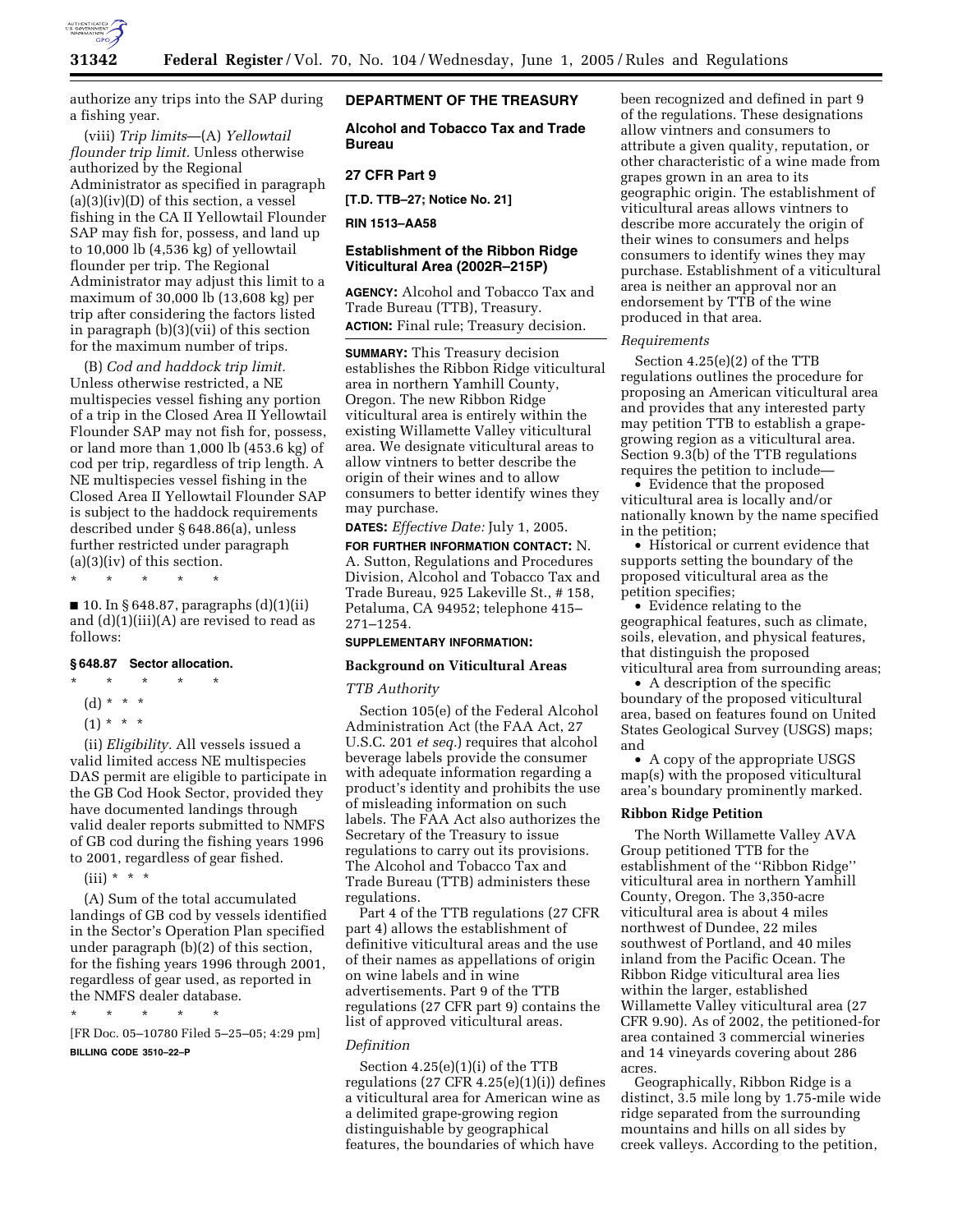the geographic isolation of Ribbon Ridge, its soils, and, to a lesser extent, its climate distinguish it from surrounding Willamette Valley grapegrowing regions. Evidence supporting establishment of the Ribbon Ridge viticultural area is described below.

## *Name Evidence*

Colby Carter, an early settler from Missouri, named Ribbon Ridge in 1865, and the ridge has been known by that name ever since. The first official use of the Ribbon Ridge name dates to 1888 with the creation of Ribbon Ridge School District No. 68. Built along Ribbon Ridge Road, which runs along the ridge's spine, the school operated from 1889 to about 1953. A reference to Ribbon Ridge also appears in the ''Oregon Historical Quarterly,'' vol. XLIV, page 307, March-December 1943. It reads, ''Ribbon Ridge is a spur in the southwest part of the Chehalem Mountains, about east of Yamhill. The top of the ridge twists like a ribbon, hence the name.''

The USGS Dundee Quadrangle map and other commercial maps show ''Ribbon Ridge'' as the name of the ridge encompassed by the Ribbon Ridge viticultural area. The Dundee Quadrangle map also shows Ribbon Ridge Road running north and south along the spine of the ridge. In addition, a search of the U.S. Geological Survey's Geonames database (see *http:// geonames.usgs.gov/*) shows ''Ribbon Ridge'' to be the name of the ridge encompassed by the viticultural area's boundary. This search also shows the site of the historic Ribbon Ridge School to be within the viticultural area's boundary.

### *Boundary Evidence*

Ribbon Ridge is geographically distinct from the surrounding hills and mountains due to its topographic isolation. Creek valleys surround Ribbon Ridge on all sides, giving the ridge an ''island-like'' appearance as it rises above the Chehalem Valley floor, according to the petition. Two creeks, Ayres Creek in the north and Dopp Creek in the east, separate Ribbon Ridge from the Chehalem Mountains. Chehalem Creek separates Ribbon Ridge from the Coast Range to the west and from the Dundee Hills to the south.

A 10-mile long loop of county roads also surrounds Ribbon Ridge at or near its base. Beginning at the ridge's northern end, this loop follows Dopp Road south along the ridge's eastern side, and then follows North Valley Road along its southern and western sides, and after traveling east a short distance on Albertson Road, the loop is

closed along the ridge's northern side. Since these roads largely follow the base of Ribbon Ridge, the petitioners used these roads to help delineate the proposed viticultural area.

Local residents also view Ribbon Ridge as a distinct farming district, with its own mix of crops, separate from the adjoining Chehalem Valley, Kings Grade, and Rex Hills regions, according to the petition. Winegrowing activity began on Ribbon Ridge in 1980, with the planting of Ridgecrest Vineyards. The first commercial vineyard was established in 1982, with the planting of 54 acres of Pinot Noir and Chardonnay. Yamhill Valley Vineyards first used grapes from these vineyards in wine production in 1985. Vineyards and winery operations now own in excess of 700 total acres on Ribbon Ridge. Approximately 1,000 to 1,400 acres are suited for premium wine grape planting within the Ribbon Ridge viticultural area boundaries, the petition states.

## *Distinguishing Features*

#### Geography

As noted above, creek valleys separate Ribbon Ridge from the higher, surrounding landmasses. The ''island'' of Ribbon Ridge, which extends southward from the Chehalem Mountains, rises to a maximum height of 683 feet from the 200-foot Chehalem Valley floor. Ayres Creek, which flows west then north, and Dopp Creek, which flows south, separate Ribbon Ridge from the Chehalem Mountains along, respectively, the ridge's north and east sides. On the western side of Ribbon Ridge, the Chehalem Creek valley separates the ridge from the Coast Range hillsides associated with the Yamhill-Carlton District viticultural area (27 CFR 9.183). After a gorge-like drop of 300 feet into the quarter-mile wide ravine of Chehalem Creek, the creek's valley widens at the southern foot of Ribbon Ridge into the broad, flat Chehalem Valley, separating the Chehalem Mountains and Ribbon Ridge from the Dundee Hills to the south.

#### Soils

Ribbon Ridge is a distinct geological formation of eastward-tilted, marine sedimentary strata that dates to the upper Eocene geological era and is unusual in having only two geological strata—the Keasey and Pittsburgh Bluff Formations. The ridge is ancient and stable, and the soils formed from the fine sedimentary parent materials are well weathered. Consequently the Ribbon Ridge viticultural area's soils are, on the average, deeper in profile and more finely structured than soils in

surrounding areas. The soils of Ribbon Ridge are relatively uniform, all being formed of fine-textured marine sediment (mainly Willakenzie series) at vineyard elevations, and neither slides nor erosion have significantly altered them.

The soils found within the Ribbon Ridge viticultural area differ from the alluvial sedimentary soils found the Chehalem Valley flood plain, and the area's soils also differ from the adjacent volcanic soils of the Chehalem Mountains and Dundee Hills. Finally, the Ribbon Ridge soils are related to, but have significant differences from, the marine sedimentary hillsides (mainly Willakenzie and Peavine series) to the west of the Chehalem Creek valley in the Yamhill-Carlton District viticultural area (27 CFR 9.183) in that they are younger, finer, and more uniform, due to finer parent materials of sandstone, siltstone, and mudstone.

#### Climate

Ribbon Ridge's ''island-like'' topography and the proximity of the surrounding, higher landmasses tend to shield and protect the proposed Ribbon Ridge viticultural area from many of the extremes that affect the other agricultural microclimates in the northern Willamette Valley. Low clouds tend to accumulate on the hilltops surrounding Ribbon Ridge, and fog settles on the valley floor in the early and late parts of the growing season. To the west, the Coast Range and Yamhill Mountains encourage weather systems to drop their moisture before reaching Ribbon Ridge and serve to block the severe winds of Pacific storms. To the north, the Chehalem Mountains, Bald Peak, and Portland Hill tend to protect the Ribbon Ridge viticultural area from Columbia Gorge and eastern Oregon weather systems, which deliver cold temperatures in the winter and heat or winds in the summer. To the south, the Dundee Hills shield Ribbon Ridge from the extreme winds that funnel coastal weather systems through the Van Duzer corridor, whether hot, cold, or wet in the summer or winter.

Ribbon Ridge's grape-growing hillsides are slightly warmer and drier when compared to valley floor sites within the northern Willamette Valley. These climatic differences are especially significant during the April to October grape-growing season. During that time, hillside warming is especially important in achieving grape ripening similar to that found at warm valley sites, but without the risk of frost or excess soil moisture. The ridge's hillsides have higher minimum  $(2-3° F)$  and maximum (2–7° F) daily temperatures during the early and late portions of the growing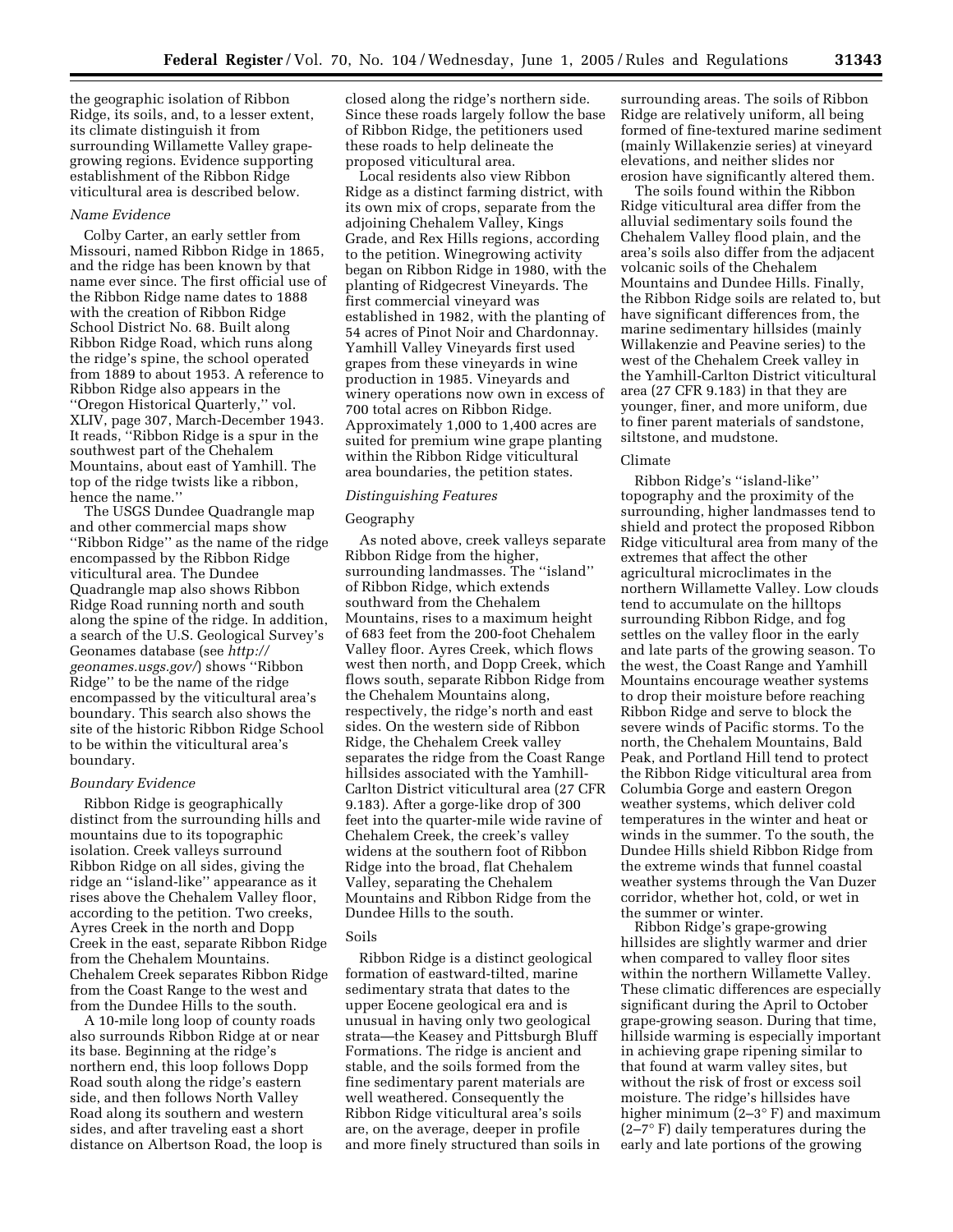season than do exposed valley floor sites. These moderate temperatures permit early growth in the spring, consistent and even ripening—with retention of acids—over the summer, and a long, full maturing season in the fall.

Ribbon Ridge's annual rainfall is less than that of other wine growing regions in the northern Willamette Valley. Annual precipitation on the protected hillsides of the Ribbon Ridge viticultural area is up to 10 inches (approximately 25 percent) less than that of nearby unprotected valley floor sites. Growing season precipitation within the Ribbon Ridge area is reduced even further, with 7.7 inches accumulating April through October, on average. This is approximately 35 percent less than the amount received at Coast Range and valley floor sites. Rainfall in the Ribbon Ridge area is also less than that of the nearby Yamhill-Carlton District (27 CFR 9.183) and Dundee Hills (27 CFR 9.180) viticultural areas.

#### *Boundary Description*

As proposed, the boundary of the Ribbon Ridge viticultural area followed a 9.85-mile loop of county roads around the base of the ridge, but the proposed regulatory text limited the viticultural area to land at or above 240 feet in elevation within that loop. Since the road loop largely follows the 200- to 240-foot base of Ribbon Ridge, we have revised the regulatory text to eliminate the 240-foot elevation restriction, slightly expanding the size of the viticultural area. The area now includes land below 240 feet along the western side of Dopp Road and a small area around the Lake View School south of Albertson Road. In addition, we have also revised the wording of the boundary description in the regulatory text for clarity, and we have revised the beginning point from the intersection of the 240-foot contour line and North Valley Road to the intersection of Albertson and Dopp Roads. For a complete description of the viticultural area's boundary, see the regulatory text published at the end of this notice.

### *Maps*

The petitioner(s) provided the required maps, and we list them below in the regulatory text.

## **Notice of Proposed Rulemaking**

TTB published a notice of proposed rulemaking, Notice No. 21, in the **Federal Register** on November 3, 2003 (68 FR 62259), regarding the establishment of the Ribbon Ridge viticultural area. In that notice, TTB

requested comments by January 2, 2004, from anyone interested. We received one supporting comment and no opposing comments.

After careful review, TTB finds that the evidence submitted with the petition supports the establishment of the proposed viticultural area. Therefore, under the authority of the Federal Alcohol Administration Act and part 4 of our regulations, we establish the ''Ribbon Ridge'' viticultural area in Yamhill County, Oregon, effective 60 days from this document's publication date.

## **Impact on Current Wine Labels**

Part 4 of the TTB regulations prohibits any label reference on a wine that indicates or implies an origin other than the wine's true place of origin. With the establishment of this viticultural area and its inclusion in part 9 of the TTB regulations, its name, ''Ribbon Ridge,'' is recognized as a name of viticultural significance. Consequently, wine bottlers using ''Ribbon Ridge'' in a brand name, including a trademark, or in another label reference as to the origin of the wine, must ensure that the product is eligible to use the viticultural area's name as an appellation of origin.

For a wine to be eligible to use as an appellation of origin the name of a viticultural area specified in part 9 of the TTB regulations, at least 85 percent of the grapes used to make the wine must have been grown within the area represented by that name, and the wine must meet the other conditions listed in 27 CFR 4.25(e)(3). If the wine is not eligible to use the viticultural area name as an appellation of origin and that name appears in the brand name, then the label is not in compliance and the bottler must change the brand name and obtain approval of a new label. Similarly, if the viticultural area name appears in another reference on the label in a misleading manner, the bottler would have to obtain approval of a new label.

Different rules apply if a wine has a brand name containing a viticultural area name that was used as a brand name on a label approved before July 7, 1986. See 27 CFR 4.39(i)(2) for details.

## **Regulatory Flexibility Act**

We certify that this regulation will not have a significant economic impact on a substantial number of small entities. This regulation imposes no new reporting, recordkeeping, or other administrative requirement. Any benefit derived from the use of a viticultural area name is the result of a proprietor's efforts and consumer acceptance of wines from that area. Therefore, no

regulatory flexibility analysis is required.

### **Executive Order 12866**

This rule is not a significant regulatory action as defined by Executive Order 12866 (58 FR 51735). Therefore, it requires no regulatory assessment.

### **Drafting Information**

N. A. Sutton of the Regulations and Procedures Division drafted this document.

# **List of Subjects in 27 CFR Part 9**

Wine.

### **The Regulatory Amendment**

■ For the reasons discussed in the preamble, we amend 27 CFR, chapter 1, part 9 as follows:

# **PART 9—AMERICAN VITICULTURAL AREAS**

■ 1. The authority citation for part 9 continues to read as follows:

**Authority:** 27 U.S.C. 205.

## **Subpart C—Approved American Viticultural Areas**

■ 2. Amend subpart C by adding § 9.182 to read as follows:

## **§ 9.182 Ribbon Ridge.**

(a) *Name.* The name of the viticultural area described in this section is ''Ribbon Ridge.''

(b) *Approved Maps.* The appropriate maps used to determine the boundaries of the Ribbon Ridge viticultural area are the following two United States Geological Survey (USGS), 1:24,000 scale, topographical maps (7.5 minute series).

(1) Laurelwood Quadrangle, Oregon, 1956, photorevised 1978; and

(2) Dundee Quadrangle, Oregon, 1956, revised 1993.

(c) *Boundary.* The Ribbon Ridge viticultural area is located in northern Yamhill County, Oregon, northwest of the town of Dundee.

(1) The beginning point is on the Laurelwood Quadrangle map at the intersection of a light-duty road known locally as Albertson Road and Dopp Road (named on the Dundee map), just east of the Lake View School, section 58, T2S, R3W. From the beginning point, the boundary line—

(2) Continues south on Dopp Road for about 4.9 miles, crossing onto the Dundee map, to the road's intersection with North Valley Road, near the Erwin Young School, section 39, T3S, R3W (Dundee Quadrangle); then